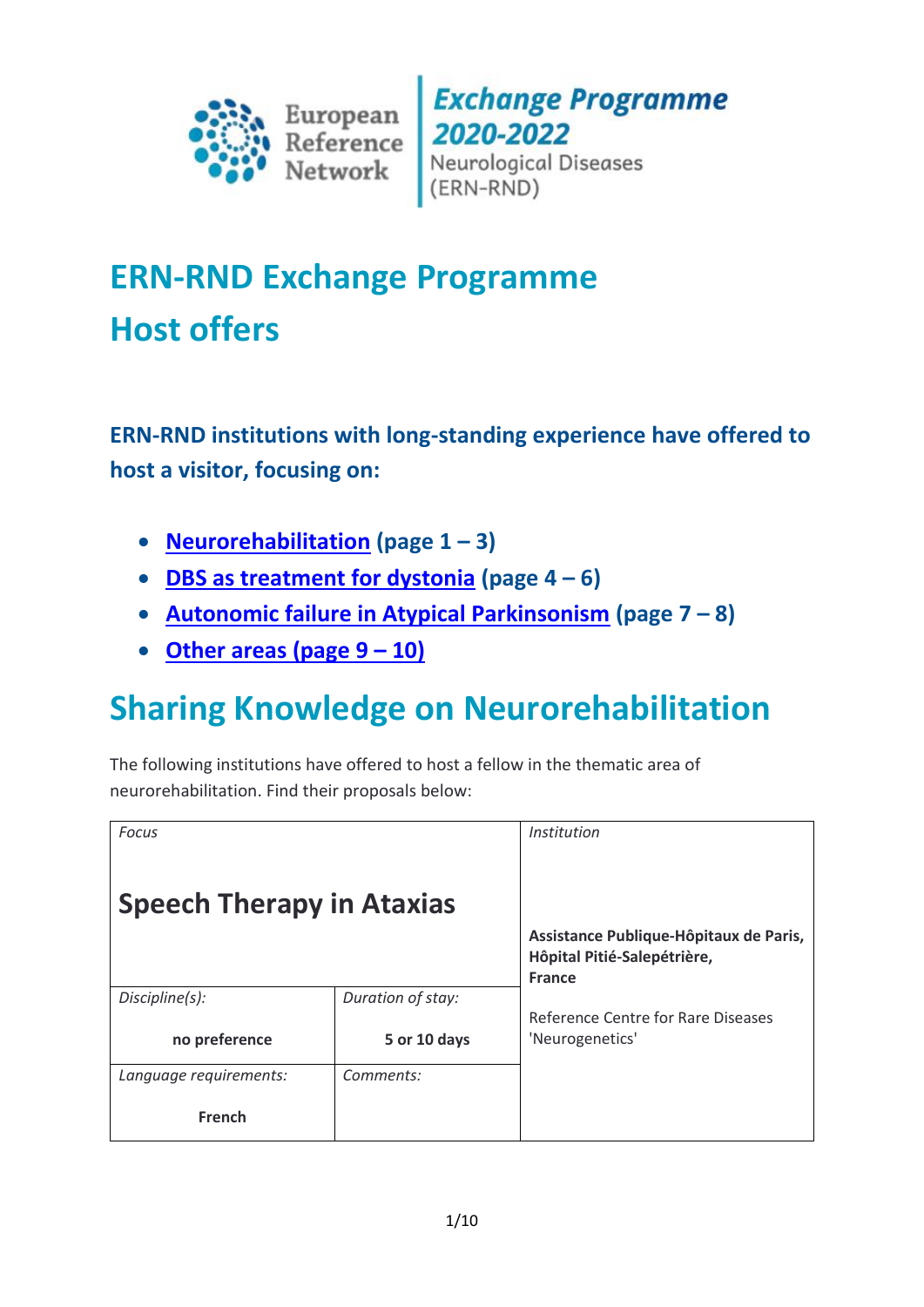

| <b>Focus</b>                                                                                                                                                                                      |                   | <i>Institution</i>                                                                                         |
|---------------------------------------------------------------------------------------------------------------------------------------------------------------------------------------------------|-------------------|------------------------------------------------------------------------------------------------------------|
| <b>Neurorehabilitation</b><br>Choice of specifications:<br>Respiration therapy<br>$\bullet$<br>Treatment of spasticity<br>$\bullet$<br>Atypical parkinsonism<br>Huntington's disease<br>$\bullet$ |                   | <b>General University Hospital in Prague,</b><br><b>Czech Republic</b><br><b>First Faculty of Medicine</b> |
| Discipline(s):                                                                                                                                                                                    | Duration of stay: | Department of Neurology and Centre<br>of Clinical Neuroscience                                             |
| <b>Medical doctors,</b><br>physiotherapists                                                                                                                                                       | 5 days            |                                                                                                            |
| Language requirements:                                                                                                                                                                            | Comments:         |                                                                                                            |
| <b>Czech or English</b>                                                                                                                                                                           |                   |                                                                                                            |

| <b>Focus</b>                                                                                                                                                      |                                                                                   | Institution                                                                                  |
|-------------------------------------------------------------------------------------------------------------------------------------------------------------------|-----------------------------------------------------------------------------------|----------------------------------------------------------------------------------------------|
| <b>Multidisciplinary approach for</b><br>hyper- and hypokinetic<br>movement disorders<br>Choice of departments:<br>Neurology<br>Rehabilitation<br>neuropsychology |                                                                                   | <b>University medical Center Groningen</b><br>(UMCG) in Groningen,<br><b>The Netherlands</b> |
| combined clinics                                                                                                                                                  |                                                                                   |                                                                                              |
| Discipline(s):                                                                                                                                                    | Duration of stay:                                                                 | <b>Expert Centre for Movement Disorders</b><br>Department of Neurology AB 51                 |
| <b>Medical Doctors,</b>                                                                                                                                           | 5 or 10 days                                                                      |                                                                                              |
| physiotherapists                                                                                                                                                  |                                                                                   |                                                                                              |
| Language requirements:                                                                                                                                            | Comments:                                                                         |                                                                                              |
| <b>English or Dutch</b>                                                                                                                                           | Health check might be<br>necessary in advance<br>(e.g. tuberculosis<br>screening) |                                                                                              |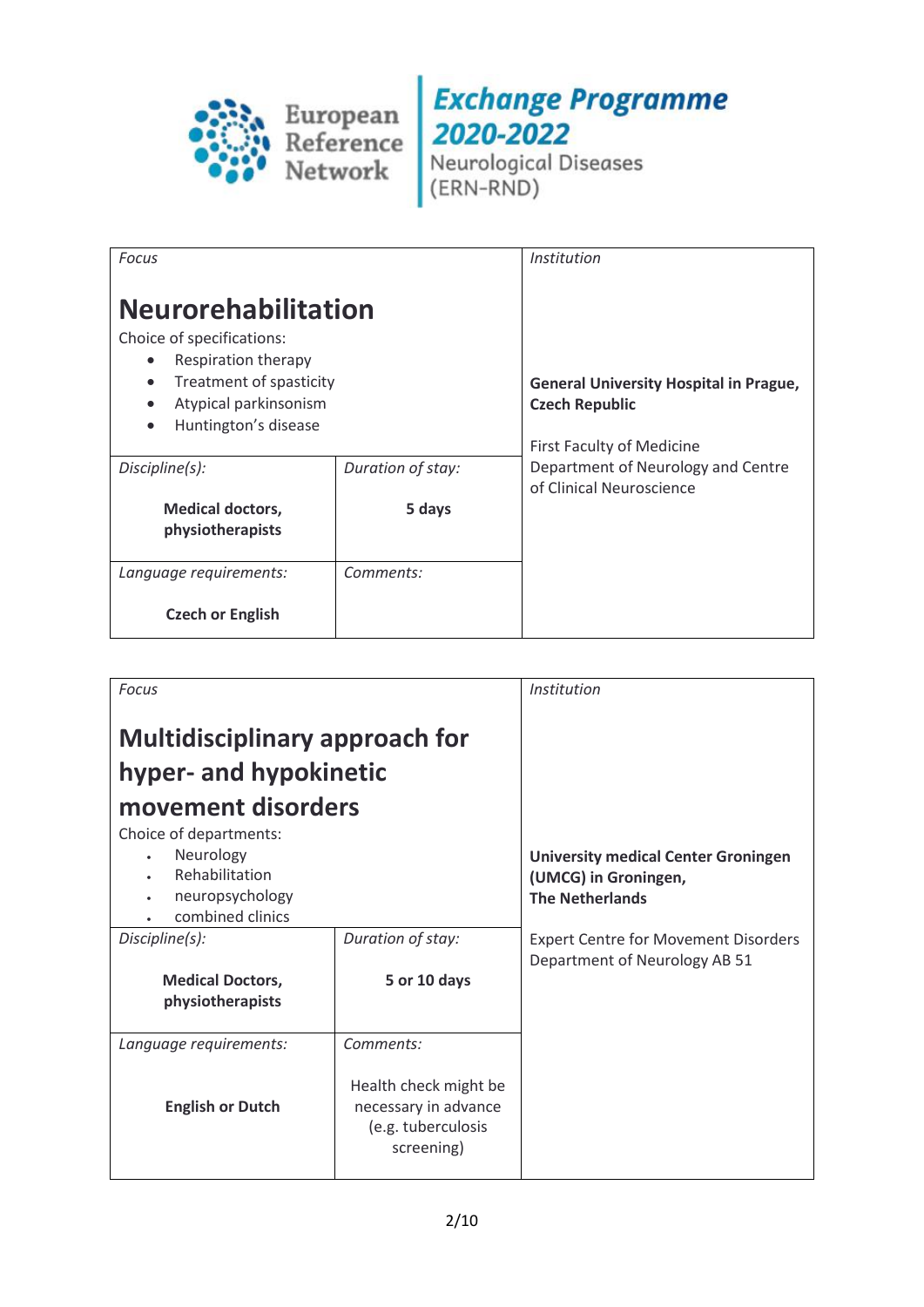

| <b>Focus</b>                                                                                         |                                                                                                 | <i>Institution</i>                                                                                                                         |
|------------------------------------------------------------------------------------------------------|-------------------------------------------------------------------------------------------------|--------------------------------------------------------------------------------------------------------------------------------------------|
| <b>Ataxia: Movement Laboratory</b><br>and the Application of Functional<br><b>Evaluations</b>        |                                                                                                 |                                                                                                                                            |
| Discipline(s):<br>physiotherapist,<br>occupational therapist<br>and/or physiatrist or<br>neurologist | Duration of stay:<br>5 or 10 days                                                               | <b>IRCCS Ospedale Pediatrico Bambino</b><br>Gesù in Rome,<br><b>Italy</b><br>Centre of Expertise for rare pediatric<br>neurologic diseases |
| Language requirements:<br><b>Italian or English</b>                                                  | Comments:<br>Period of visit must be<br>planned months in<br>advance due to hospital<br>policy. |                                                                                                                                            |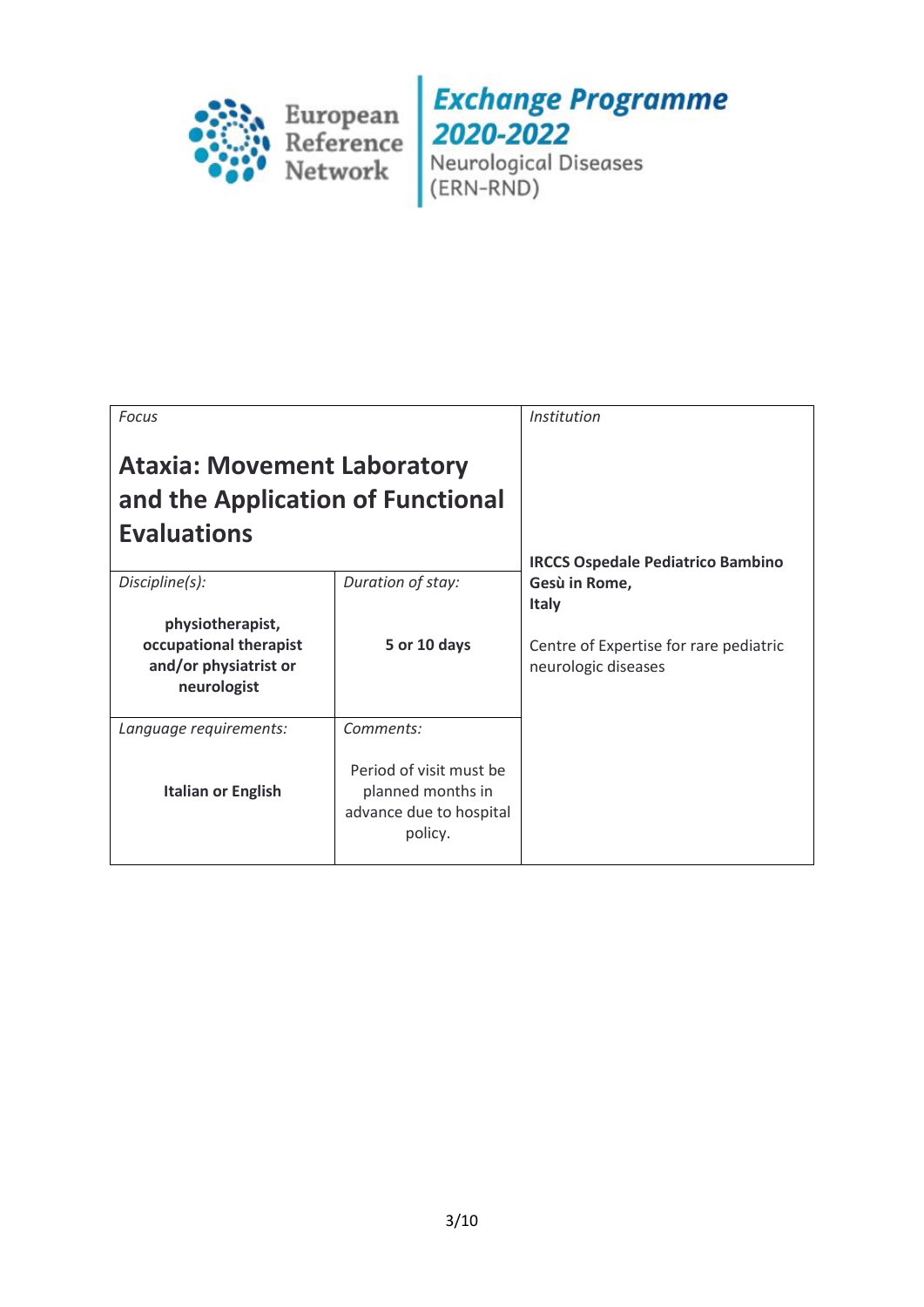

**Exchange Programme 2020-2022**<br>Neurological Diseases<br>(ERN-RND)

## <span id="page-3-0"></span>**Sharing Knowledge on DBS for dystonia**

The following institutions have offered to host a fellow. Find their proposals below:

| <b>Focus</b>           |                   | Institution                                 |
|------------------------|-------------------|---------------------------------------------|
| <b>DBS in dystonia</b> |                   |                                             |
|                        |                   |                                             |
|                        |                   |                                             |
|                        |                   |                                             |
|                        |                   | <b>University Medical Center Groningen,</b> |
| Discipline(s):         | Duration of stay: | <b>The Netherlands</b>                      |
| neurologists           | 10 days           |                                             |
| Language requirements: | Comments:         |                                             |
| <b>English</b>         |                   |                                             |

| <b>Focus</b>                                                             |                   | <i>Institution</i>                                         |
|--------------------------------------------------------------------------|-------------------|------------------------------------------------------------|
| <b>Robotic assisted DBS,</b><br>surgical planning and<br>virtual reality |                   | Bambino Gesù Children Hospital in<br>Rome,<br><b>Italy</b> |
| Discipline(s):                                                           | Duration of stay: |                                                            |
| Neurosurgeon, Neurologist,<br><b>Bioengeneer</b>                         | 5 days            |                                                            |
| Language requirements:                                                   | Comments:         |                                                            |
| <b>English</b>                                                           |                   |                                                            |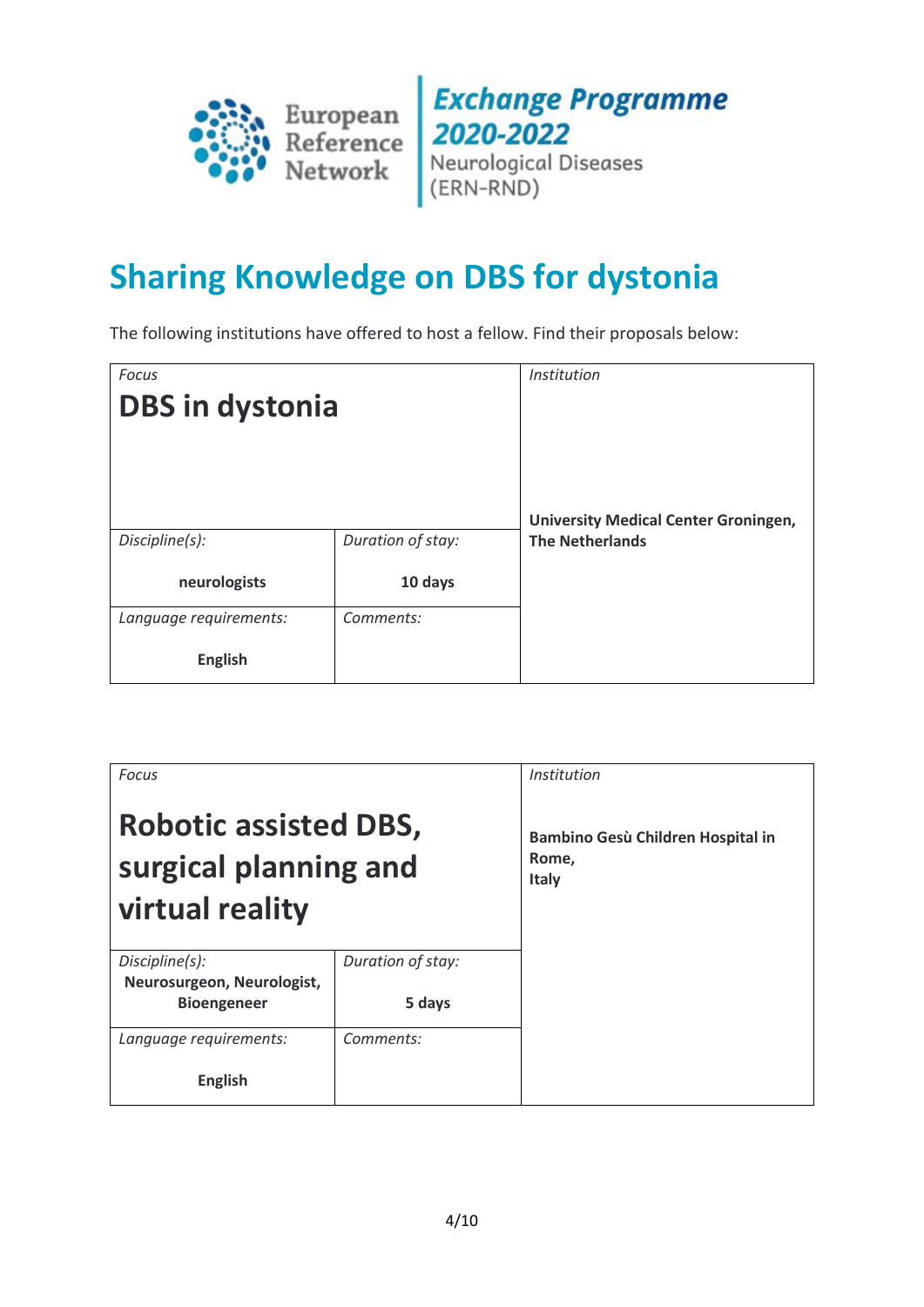

| <b>Focus</b>                                                                                                                                                                                                  |                   | <i>Institution</i>                                                                                                                                                 |
|---------------------------------------------------------------------------------------------------------------------------------------------------------------------------------------------------------------|-------------------|--------------------------------------------------------------------------------------------------------------------------------------------------------------------|
| <b>DBS</b> for dystonia<br><b>Surgery</b><br>$\bullet$<br><b>DBS parameters management</b><br>$\bullet$<br>Electrophysiology<br>$\bullet$<br><b>Neuroimaging</b><br>$\bullet$<br><b>Genetics</b><br>$\bullet$ |                   | St. Anne's Hospital in Brno,<br><b>Czech Republic</b><br>Movement Disorders Center,<br>First Department of Neurology,<br>Masaryk University School of<br>Medicine, |
| Discipline(s):                                                                                                                                                                                                | Duration of stay: |                                                                                                                                                                    |
| neurologists, neurosurgeons<br>and DBS nurses                                                                                                                                                                 | 15 days           |                                                                                                                                                                    |
| Language requirements:                                                                                                                                                                                        | Comments:         |                                                                                                                                                                    |
| English                                                                                                                                                                                                       |                   |                                                                                                                                                                    |

| <b>Focus</b>                                             |                   | Institution                                                           |
|----------------------------------------------------------|-------------------|-----------------------------------------------------------------------|
| <b>DBS</b> for dystonia                                  |                   | <b>Virgen del Rocio Universitary</b><br>Hospital in Sevilla,<br>Spain |
| Discipline(s):                                           | Duration of stay: |                                                                       |
| neurologists                                             | 15 days           |                                                                       |
| Language requirements:                                   | Comments:         |                                                                       |
| <b>Mandatory: English</b><br><b>Recommended: Spanish</b> |                   |                                                                       |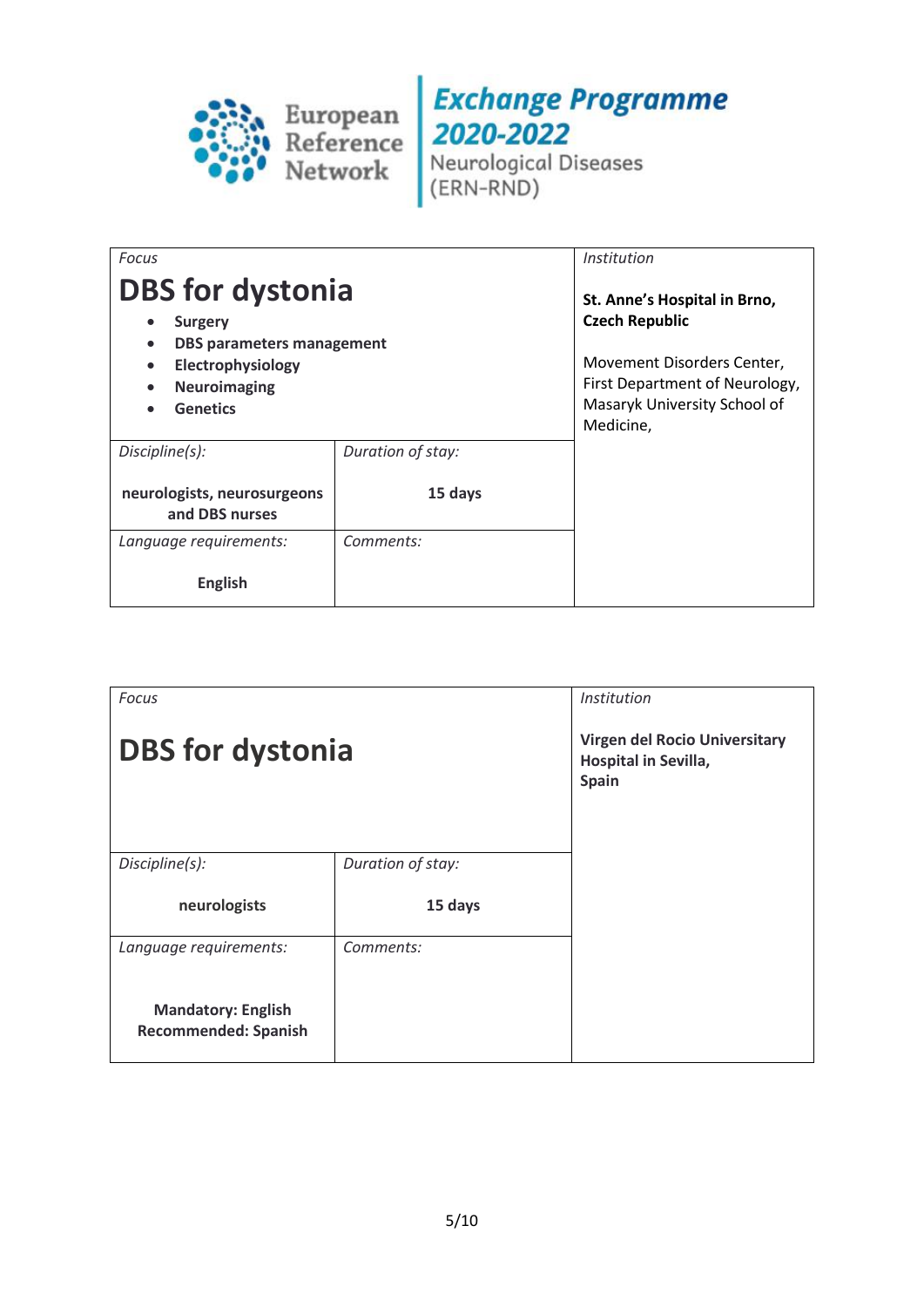

| <b>Focus</b>                                                                               |                   | <i>Institution</i>                                                      |
|--------------------------------------------------------------------------------------------|-------------------|-------------------------------------------------------------------------|
| <b>DBS for Dystonia</b>                                                                    |                   | <b>Neurological clinics</b><br>University Hospital Würzburg,<br>Germany |
| Focus on advanced topics of DBS patient selection, surgery and<br>postoperative management |                   |                                                                         |
| Discipline(s):                                                                             | Duration of stay: |                                                                         |
| <b>Specialists with prior</b><br>experience in DBS                                         | $5 - 10$ days     |                                                                         |
| Language requirements:                                                                     | Comments:         |                                                                         |
| <b>English or German</b>                                                                   |                   |                                                                         |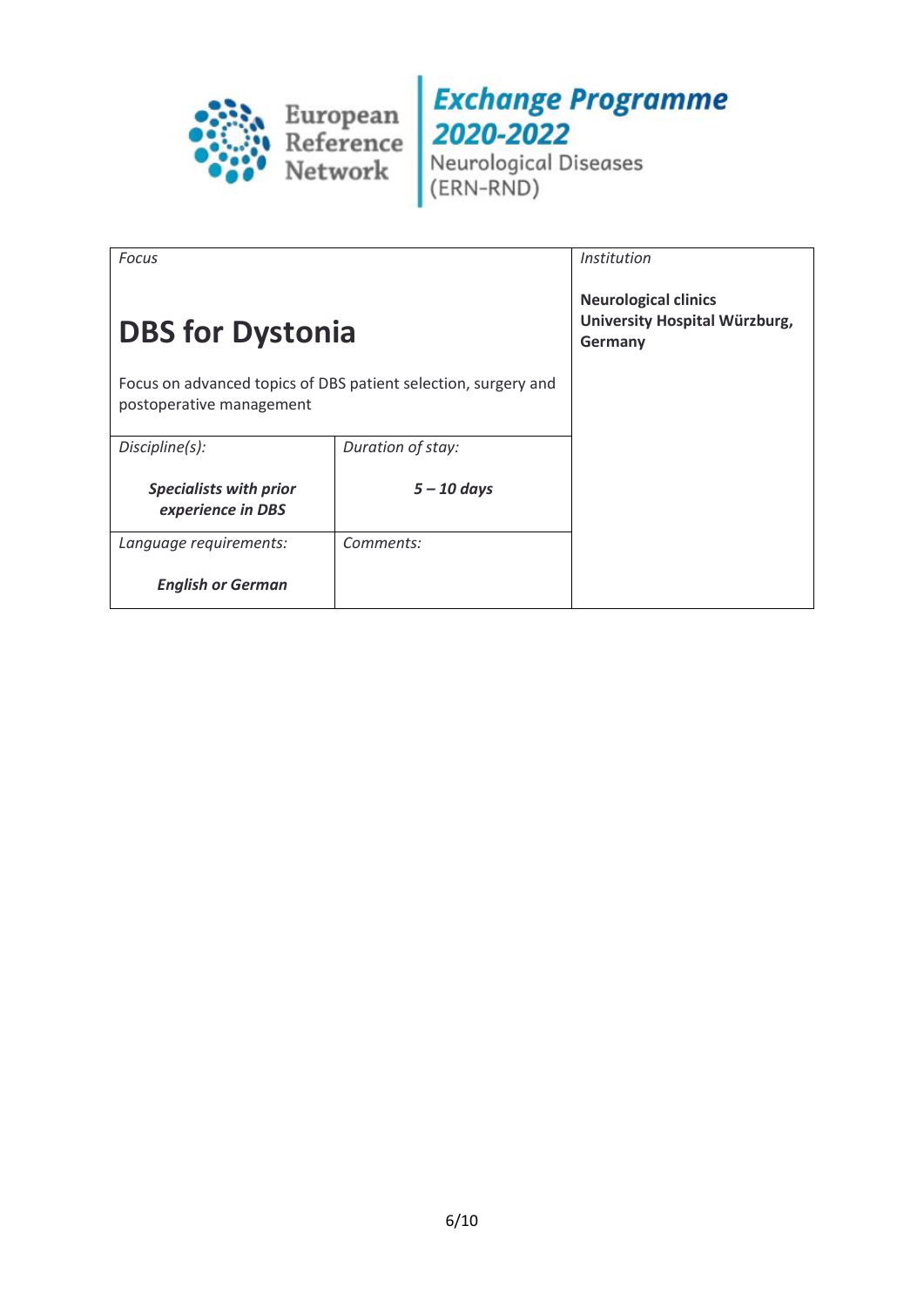

**Exchange Programme**<br>2020-2022<br>Neurological Diseases<br>(ERN-RND)

# <span id="page-6-0"></span>**Sharing Knowledge on autonomic dysfunction in atypical Parkinsonism**

The following institutions have offered to host a fellow. Find below the focus they proposed.

*Please note: For fellowships exceeding 15 days, applications must be submitted 3 months prior to the stay. Secondments exceeding 20 days must provide proof of co-funding for the extension period.*

| Focus                                                                                                                                                                                                                                                                                                                                                    |                                                                    | Institution                              |
|----------------------------------------------------------------------------------------------------------------------------------------------------------------------------------------------------------------------------------------------------------------------------------------------------------------------------------------------------------|--------------------------------------------------------------------|------------------------------------------|
| <b>Autonomic failure in</b><br>neurodegenerative disorders:<br><b>Testing autonomic function</b>                                                                                                                                                                                                                                                         |                                                                    | <b>CHU de Toulouse,</b><br><b>France</b> |
| <b>Training offers include:</b>                                                                                                                                                                                                                                                                                                                          |                                                                    |                                          |
| cardiovascular autonomic function tests and<br>24h ambulatory BP monitoring<br>quantitative sudomotor axon reflex test, Skin<br>electrochemical conductance (Sudoscan)<br>clinical diagnostic work-up and therapeutic<br>management of patients with ANS disorders<br>specialized consultation in neuro-urology -<br>principles of urodynamic assessment |                                                                    |                                          |
| Discipline(s):                                                                                                                                                                                                                                                                                                                                           | Duration of stay:                                                  |                                          |
| <b>Medical doctors and lab</b><br>technicians                                                                                                                                                                                                                                                                                                            | min. 20 days                                                       |                                          |
| Language requirements:<br><b>French or English</b>                                                                                                                                                                                                                                                                                                       | Comments:<br>Planning at least 3<br>months in advance<br>necessary |                                          |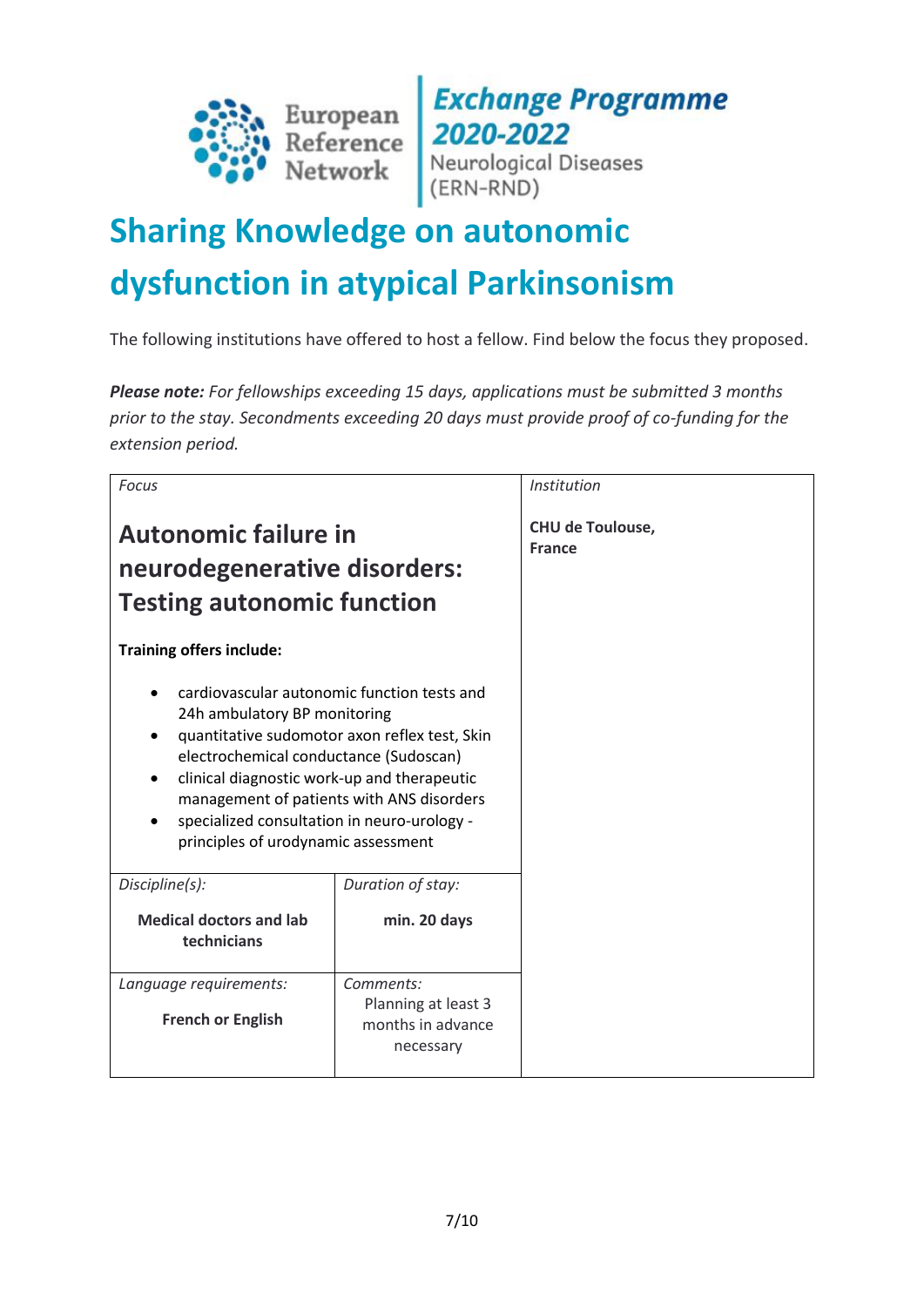

Neurological Diseases (ERN-RND)

*Focus*

## **Autonomic dysfunctions**

- Clinical evaluation and management
- Laboratory assessment

| Discipline(s):                                                                                                                                       | Duration of stay: |
|------------------------------------------------------------------------------------------------------------------------------------------------------|-------------------|
| <b>Medical doctors,</b><br>specialized nurses,<br>physiotherapists,<br>neuropsychologists,<br><b>Clinical Neurophysiology</b><br><b>Technologist</b> | min. 20 days      |
| Language requirements:<br><b>English or Italian</b>                                                                                                  | Comments:         |

*Institution*

**IRCCS Istituto delle scienze Neurologiche di Bologna, Italy**

| <b>Focus</b>                                                                                                                                                                                                                                                            |                                                                    | <i>Institution</i>                        |
|-------------------------------------------------------------------------------------------------------------------------------------------------------------------------------------------------------------------------------------------------------------------------|--------------------------------------------------------------------|-------------------------------------------|
| <b>Autonomic failure in</b><br>neurodegenerative disorders                                                                                                                                                                                                              |                                                                    | University Hospital Innsbruck,<br>Austria |
| Autonomic function testing:<br>$\bullet$<br>cardiovascular autonomic function tests,<br>quantitative sudomotor axon reflex test,<br>24h ambulatory BP monitoring<br>Clinical diagnostic work-up and therapeutic<br>$\bullet$<br>management of people with ANS disorders |                                                                    |                                           |
| Discipline(s):                                                                                                                                                                                                                                                          | Duration of stay:                                                  |                                           |
| <b>Medical doctors and lab</b><br>technicians                                                                                                                                                                                                                           | Min. 20 days                                                       |                                           |
| Language requirements:<br><b>Fluency in English or German</b>                                                                                                                                                                                                           | Comments:<br>Planning at least 3<br>months in advance<br>necessary |                                           |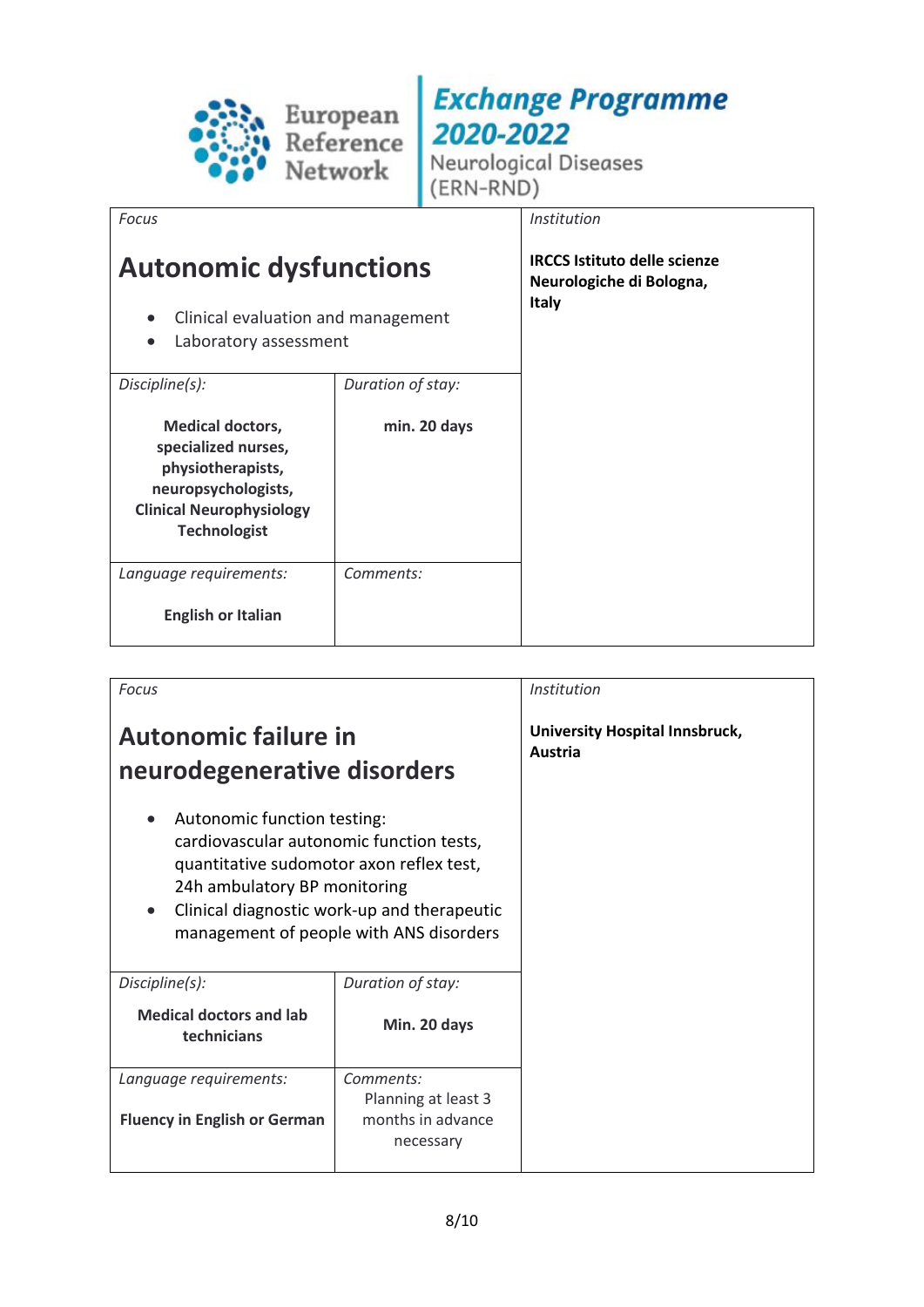

**Exchange Programme** 2020-2022<br>Neurological Diseases<br>(ERN-RND)

# <span id="page-8-0"></span>**Sharing Knowledge on other areas**

The following institutions have offered to host a fellow. Find below the focus they proposed:

| Focus                                                                                                                                                                                                |                   | Institution                                                                     |
|------------------------------------------------------------------------------------------------------------------------------------------------------------------------------------------------------|-------------------|---------------------------------------------------------------------------------|
| <b>Atypical Parkinsonism</b>                                                                                                                                                                         |                   | <b>IRCCS Istituto delle scienze</b><br>Neurologiche di Bologna,<br><b>Italy</b> |
| Choice of specifications:<br>sleep disorders: clinical evaluation and<br>$\bullet$<br>management<br>sleep disorders: laboratory assessment<br>cognitive function assessment<br><b>DBS</b> management |                   |                                                                                 |
| Open to (Discipline(s)):                                                                                                                                                                             | Duration of stay: |                                                                                 |
| <b>Medical doctors,</b>                                                                                                                                                                              |                   |                                                                                 |
| specialized nurses,                                                                                                                                                                                  | min. 20 days      |                                                                                 |
| physiotherapists,                                                                                                                                                                                    |                   |                                                                                 |
| neuropsychologists,<br><b>Clinical Neurophysiology</b>                                                                                                                                               |                   |                                                                                 |
| <b>Technologist</b>                                                                                                                                                                                  |                   |                                                                                 |
| Language requirements:                                                                                                                                                                               | Comments:         |                                                                                 |
| <b>English or Italian</b>                                                                                                                                                                            |                   |                                                                                 |